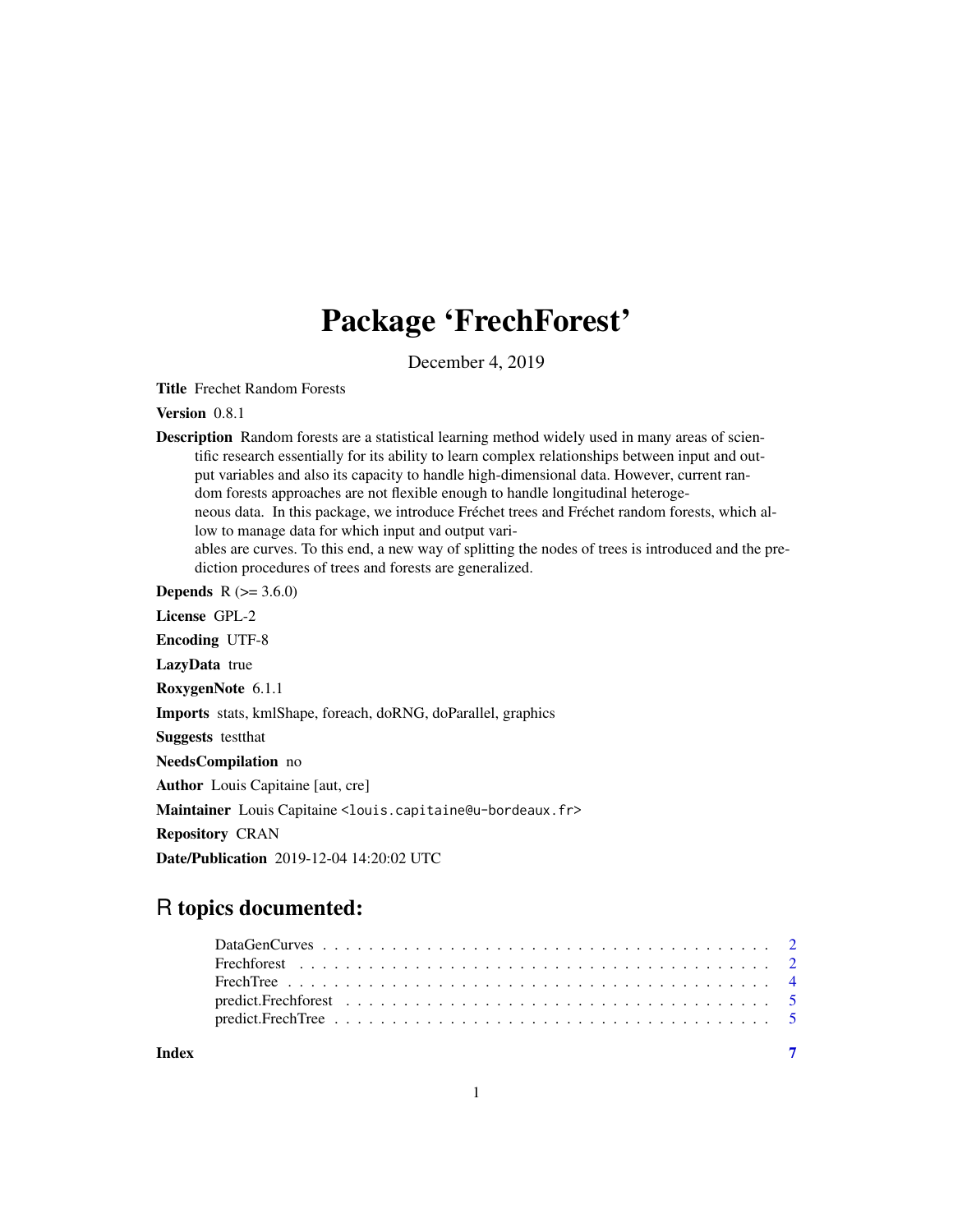<span id="page-1-0"></span>

# Description

This function allows to ...

# Usage

DataGenCurves(n)

#### Arguments

n [numeric]: Number of trajectories

# Value

A list with the followig elements:

- X:
- Y:
- id:
- time:

#### Examples

data <- DataGenCurves(50)

Frechforest *Frechet random forest*

# Description

This function builds Frechet random Forest introduced by Capitaine et.al, this includes the OOB predictions, OOB errors and variable importance computations.

#### Usage

```
Frechforest(X, Y, id, time, mtry = ceiling(ncol(X)/3), ntree = 100,
 ncores = 1, ERT = FALSE, timeScale = 0.1, imp = TRUE, ...)
```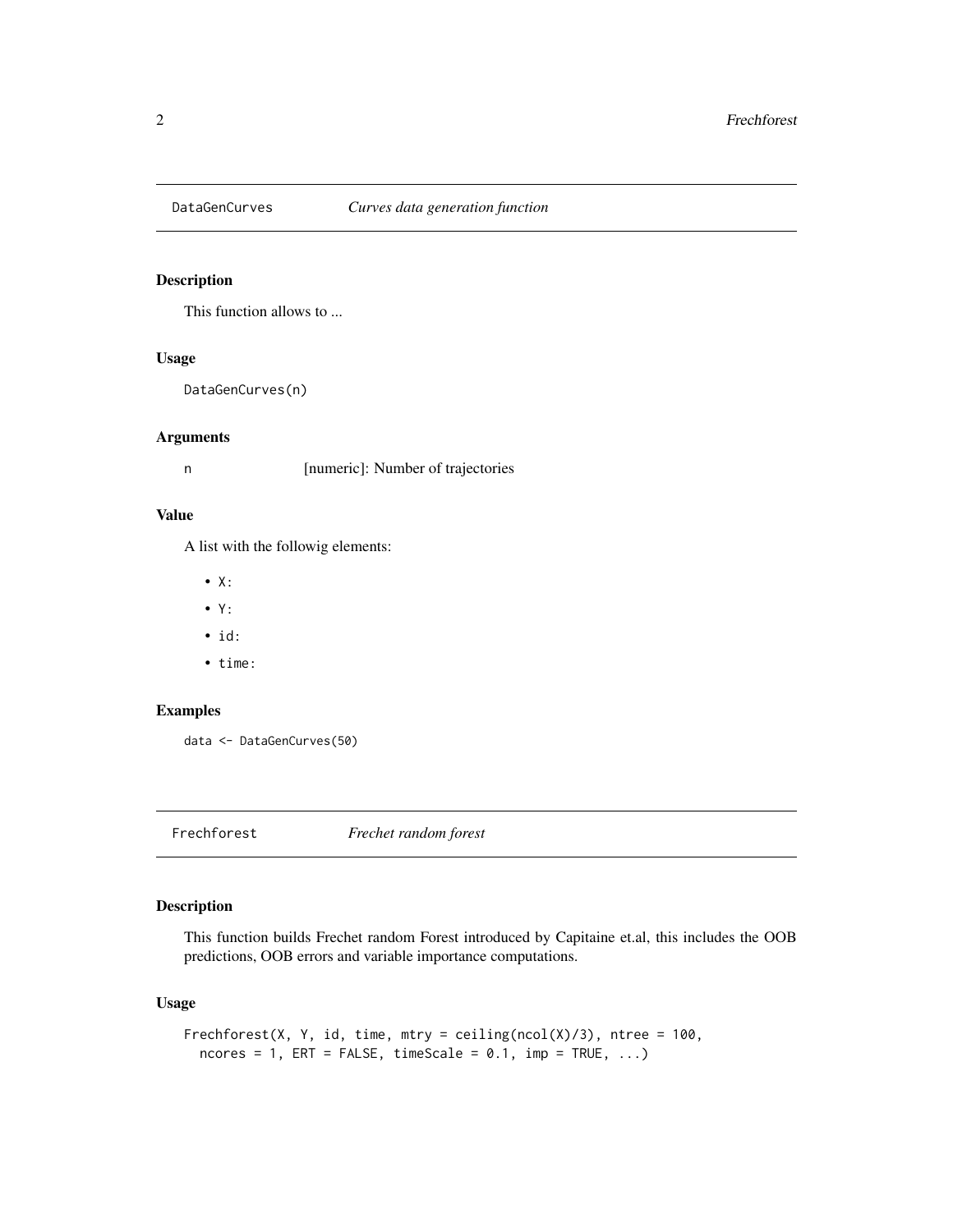#### Frechforest 3

# Arguments

| X         | [matrix]: a data frame or a matrix of trajectories predictors. Each colunm codes<br>for a trajectory predictor.                                                                                                                                                        |
|-----------|------------------------------------------------------------------------------------------------------------------------------------------------------------------------------------------------------------------------------------------------------------------------|
| Υ         | [vector]: a vector containing the output trajectories (same length as nrow(X)).                                                                                                                                                                                        |
| id        | [vector (factor)]: identifier, one for each trajectory to attribute each measurement<br>of X and Y to one of the trajectories (same length as Y).                                                                                                                      |
| time      | [vector]: time measurements for the observations of both X and Y (same length)<br>as $Y$ ).                                                                                                                                                                            |
| mtry      | [numeric]: number of variables randomly chosen at each split. Default is ncol(X)/3                                                                                                                                                                                     |
| ntree     | [numeric]: number of randomized Frechet trees composing the Frechet random<br>forest. Default is 100.                                                                                                                                                                  |
| ncores    | [numeric]: number of cores used in parallel. Default is 1.                                                                                                                                                                                                             |
| ERT       | [logical]: if TRUE uses Extremly randomized Frechet trees to build the Frechet<br>forest.                                                                                                                                                                              |
| timeScale | [numeric]: allow to modify the time scale, increasing or decreasing the cost of<br>the horizontal shift. If timeScale is very big, then the Frechet mean tends to<br>the Euclidean distance. If timeScale is very small, then it tends to the Dynamic<br>Time Warping. |
| imp       | [logical]: TRUE to compute the variables importance FALSE otherwise (default<br>$imp=TRUE$ )                                                                                                                                                                           |
| $\cdots$  | : optional parameters to be passed to the low level function.                                                                                                                                                                                                          |
|           |                                                                                                                                                                                                                                                                        |

# Value

a Frechet random forest which is a list of the following elements:

- rf: a list of the ntree randomized Frechet trees that compose the forest.
- mse : a vector containing the OOB prediction error of each randomized Frechet tree composing the forest.
- OOB.err: a vector containing the OOB prediction error of each trajectory in the learning sample.
- OOB.pred: a list of the OOB prediction of each trajectory in the learning set.
- Importance: A vector containing the p variables importance.
- rsq: "pseudo R-squared": 1 -mse/Var(y).

# Examples

```
## Not run:
set.seed(10)
data <- DataGenCurves(50)
FRF <- Frechforest(data$X,data$Y, data$id,data$time, ntree=40,ncores=2, toPlot="none")
```
## End(Not run)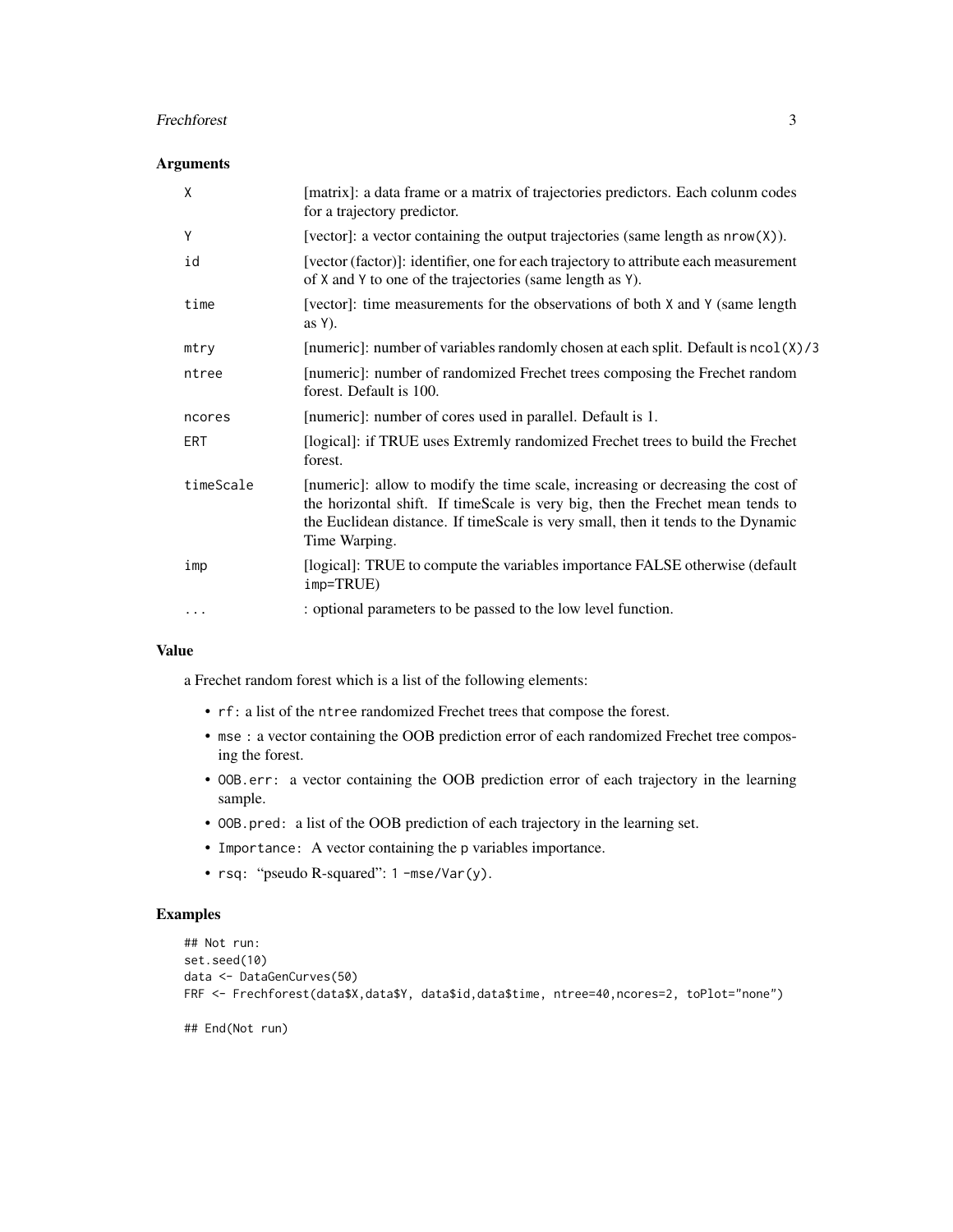<span id="page-3-0"></span>FrechTree *FrechTree*

#### Description

This function runs Frechet tree for longitudinal data using some shape respecting distance and mean.

#### Usage

 $FrechTree(X, Y, id, time, select = "CV", ...)$ 

#### **Arguments**

| X        | [matrix]: a data frame or a matrix of trajectories predictors. Each colunm codes<br>for a trajectory predictor.                                                                                                             |
|----------|-----------------------------------------------------------------------------------------------------------------------------------------------------------------------------------------------------------------------------|
| Y        | [vector]: a vector containing the output trajectories (same length as $nrow(X)$ ).                                                                                                                                          |
| id       | [vector (factor)]: identifier, one for each trajectory to attribute each measurement<br>of X and Y to one of the trajectories (same length as Y).                                                                           |
| time     | [vector]: time measurements for the observations of both $X$ and $Y$ (same length<br>as $Y$ ).                                                                                                                              |
| select   | [character]: a character string indicating which criteria to select the optimal<br>pruned sub-tree, either "CV" for cross validation on the prediction error or "Hu-<br>bert" for the Hubert's statistics. Default is "CV". |
| $\cdots$ | : optional parameters to be passed to the low level function                                                                                                                                                                |

#### Value

a Frechet treee which is a list of the following elements :

- feuilles: a vector indicating in which leaf is each measurement.
- V\_split: a matrix of two columns that describes the structure of the tree. Each row codes for a split, the first column indicates the node and the second column gives the associated splitting variable.
- Y\_curves: a list of the predicted trajectories (Frechet mean) for each leaf of the optimal Frechet tree.
- hist\_nodes: a list of the representative trajectories for each node according to the associated splitting variable.

# Examples

```
## Not run:
set.seed(10)
data <- DataGenCurves(40)
Ft <- FrechTree(data$X,data$Y, data$id,data$time,select = "Hubert", toPlot="none")
```
## End(Not run)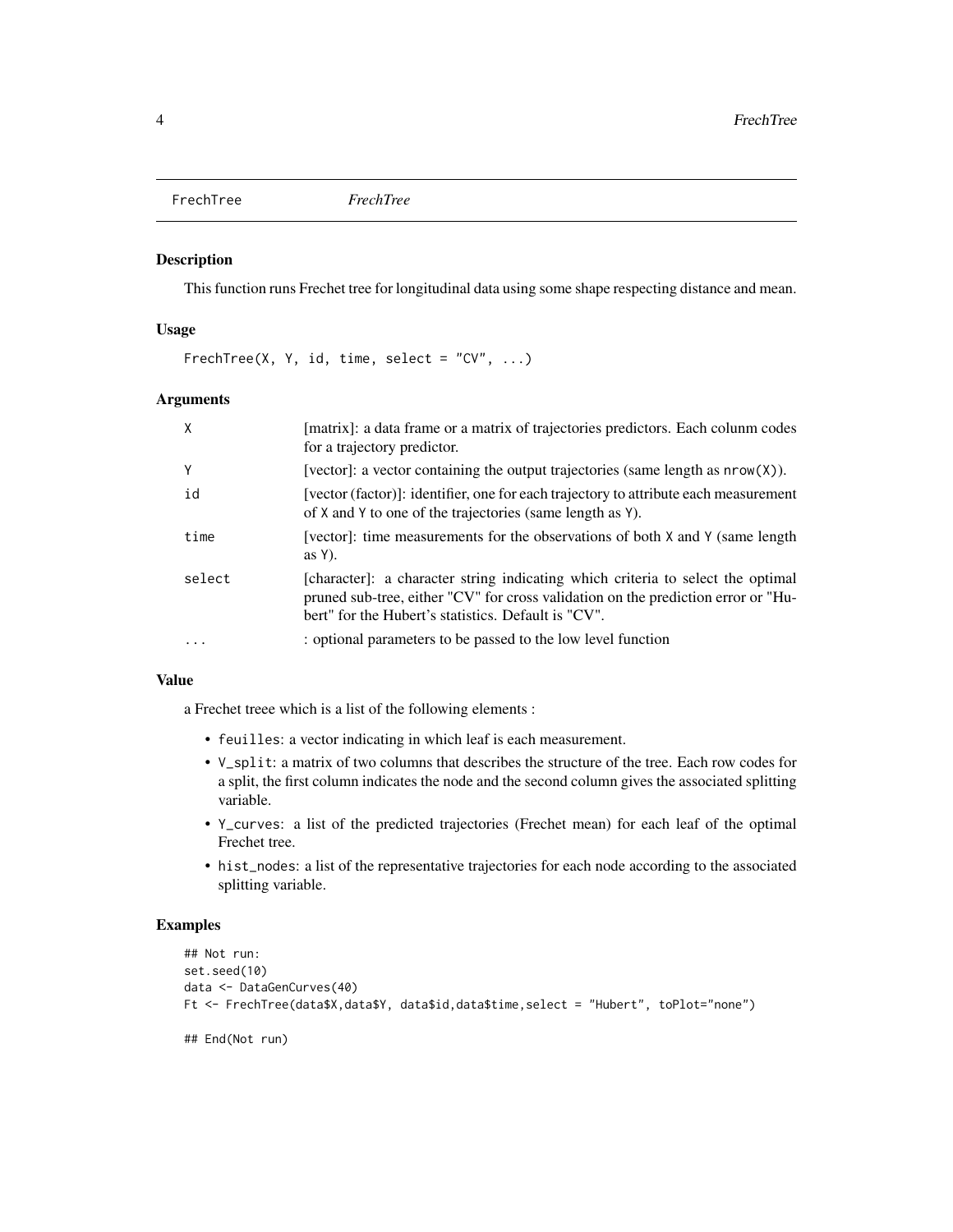<span id="page-4-0"></span>predict.Frechforest *Frechet random forests prediction function*

#### Description

Given a Frechet tree and new input trajectories predictors X, this function allows to predict output trajectories Y associated with the new X given a Frechet random forest

#### Usage

```
## S3 method for class 'Frechforest'
predict(object, X, time, id, timeScale = 0.1, ...)
```
# Arguments

| object     | [list]: a list of the randomized Frechet tree composing the Frechet random forest.                                                                                                                                                                                     |
|------------|------------------------------------------------------------------------------------------------------------------------------------------------------------------------------------------------------------------------------------------------------------------------|
| X          | [matrix]: a data frame or a matrix of trajectories predictors.                                                                                                                                                                                                         |
| time       | [vector]: time measurements of the new trajectories to predict.                                                                                                                                                                                                        |
| id         | [vector]: identifier, one for each trajectory to attribute each measurement of X to<br>one of the trajectories.                                                                                                                                                        |
| timeScale  | [numeric]: allow to modify the time scale, increasing or decreasing the cost of<br>the horizontal shift. If timeScale is very big, then the Frechet mean tends to<br>the Euclidean distance. If timeScale is very small, then it tends to the Dynamic<br>Time Warping. |
| $\ddots$ . | : optional parameters to be passed to the low level function.                                                                                                                                                                                                          |

# Examples

```
## Not run:
set.seed(10)
data <- DataGenCurves(30)
FRF <- Frechforest(data$X,data$Y, data$id,data$time, ntree=40,ncores=2, toPlot="none")
pred <- predict(FRF, data$X, data$time, data$id)
```
## End(Not run)

predict.FrechTree *Frechet Tree prediction*

#### Description

Given a Frechet tree and new input trajectories predictors X, this function returns the identifier of the leaf in which each observation falls.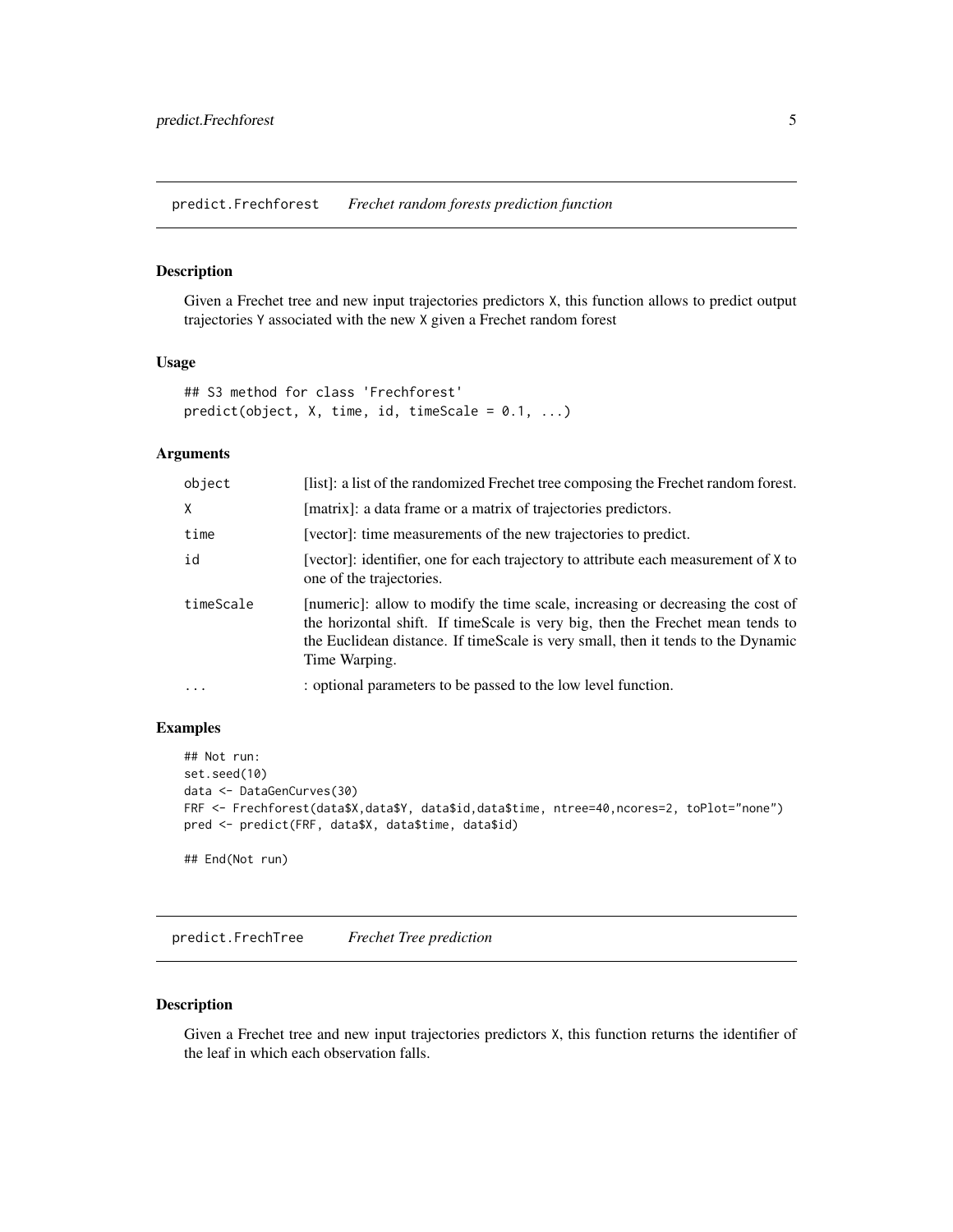#### Usage

```
## S3 method for class 'FrechTree'
predict(object, X, time, id, timeScale = 0.1, ...)
```
# Arguments

| object    | : Frechet tree obtained with the function FrechTree.                                                                                                                                                                                                                   |
|-----------|------------------------------------------------------------------------------------------------------------------------------------------------------------------------------------------------------------------------------------------------------------------------|
| Χ         | [matrix]: a data frame or a matrix of trajectories predictors.                                                                                                                                                                                                         |
| time      | [vector]: time measurements of the new trajectories to predict.                                                                                                                                                                                                        |
| id        | [vector]: identifier, one for each trajectory to attribute each measurement of X to<br>one of the trajectories.                                                                                                                                                        |
| timeScale | [numeric]: allow to modify the time scale, increasing or decreasing the cost of<br>the horizontal shift. If timeScale is very big, then the Frechet mean tends to<br>the Euclidean distance. If timeScale is very small, then it tends to the Dynamic<br>Time Warping. |
| .         | : optional parameters to be passed to the low level function.                                                                                                                                                                                                          |

#### Value

a matrix of the identifier of the leaf (second column) in which each individual (first column) falls.

# Examples

```
## Not run:
set.seed(10)
data <- DataGenCurves(40)
Ft <- FrechTree(data$X,data$Y, data$id,data$time,select = "Hubert", toPlot="none")
```
## End(Not run)